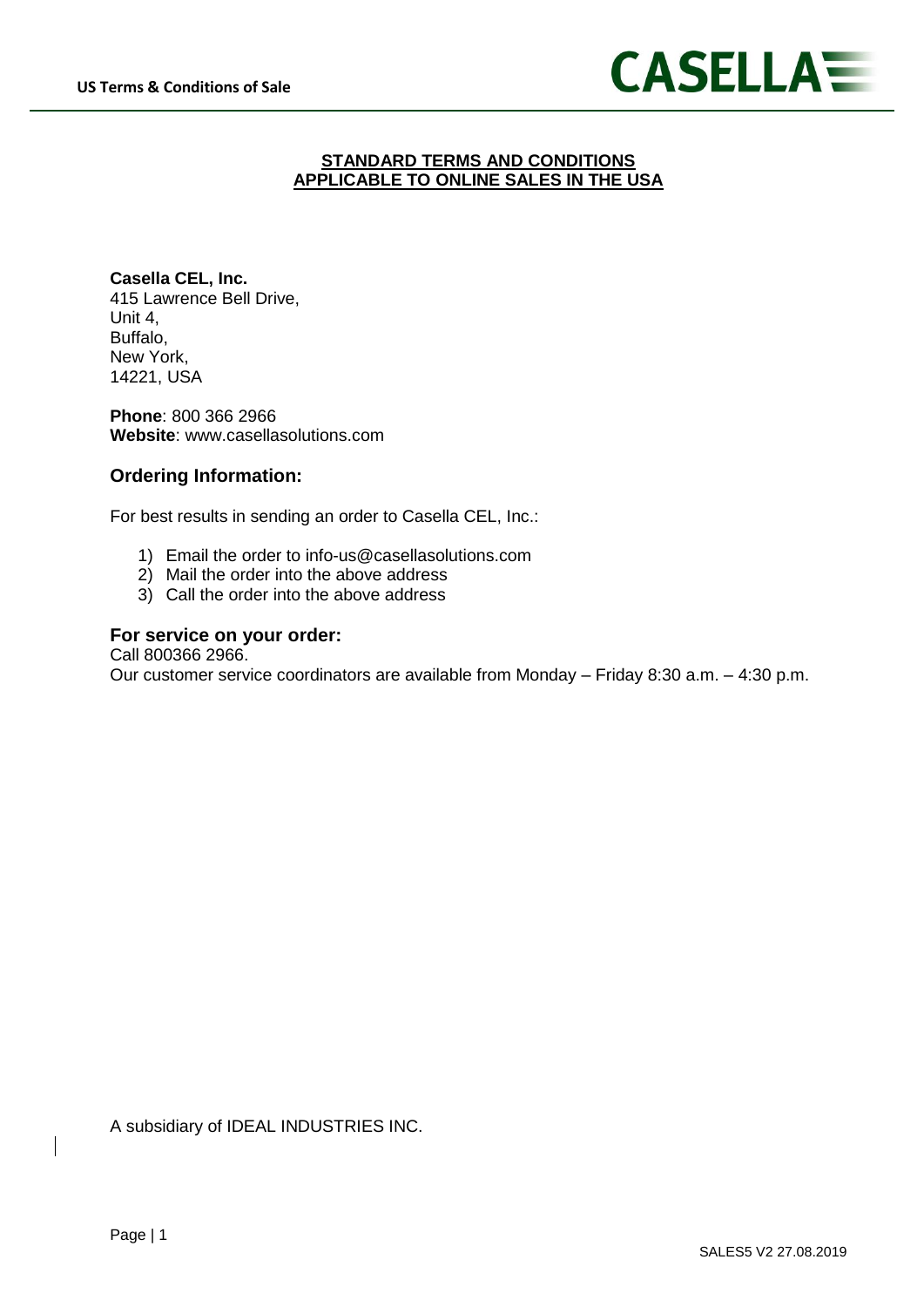

## **1 INTERPRETATION**

1.1 In these Conditions:

**"Buyer"** means the person or entity that purchases Products from the Seller subject to these Conditions;

**"Conditions"** means the terms and conditions of sale herein, which may be amended by Seller from time to time by reasonable notice, including without limitation by posting the revised Conditions on its website at <https://www.casellasolutions.com/us/en.html>, which shall be binding upon Buyer;

**"Contract"** means an agreement between the Seller and the Buyer for the sale and purchase of the Products subject to these Conditions, whereby Seller has accepted Buyer's purchase order buy written acknowledgment, or as otherwise set forth in these Conditions;

**"Dispatch Date"** means the date of completion of delivery in accordance with condition 5.1 below;

**"Shipment Address"** means the Seller's principal place of business;

**"Estimated Dispatch Date"** means any estimated dispatch date for Products indicated by the Seller to the Buyer;

**"Incoterms"** means the international rules for the interpretation of trade terms of the International Chamber of Commerce as in force at the date when a Contract is made;

**"Intellectual Property Rights"** means all intellectual property rights of any kind existing anywhere in the world whether or not registered and all applications, renewals and extensions of the same including, without limitation, copyright, database rights, design rights, patents, trademarks, service marks, trade names and other rights in goodwill, rights in know-how, trade secrets and other confidential Information;

**"Products"** means the goods which the Seller is to supply to the Buyer in accordance with these Conditions; and

**"Seller"** means Casella CEL, Inc. whose principal place of business is at 415 Lawrence Bell Drive, Unit 4, Buffalo, New York 14221, USA.

- 1.2 A reference to a particular law is a reference to it as it is in force for the time being taking account of any amendment, extension, application or re-enactment and includes any subordinate legislation for the time being in force made under it.
- 1.3 Words in the singular include the plural and in the plural include the singular.
- 1.4 A reference to one gender includes a reference to the other gender.
- 1.5 Condition headings do not affect the interpretation of these Conditions.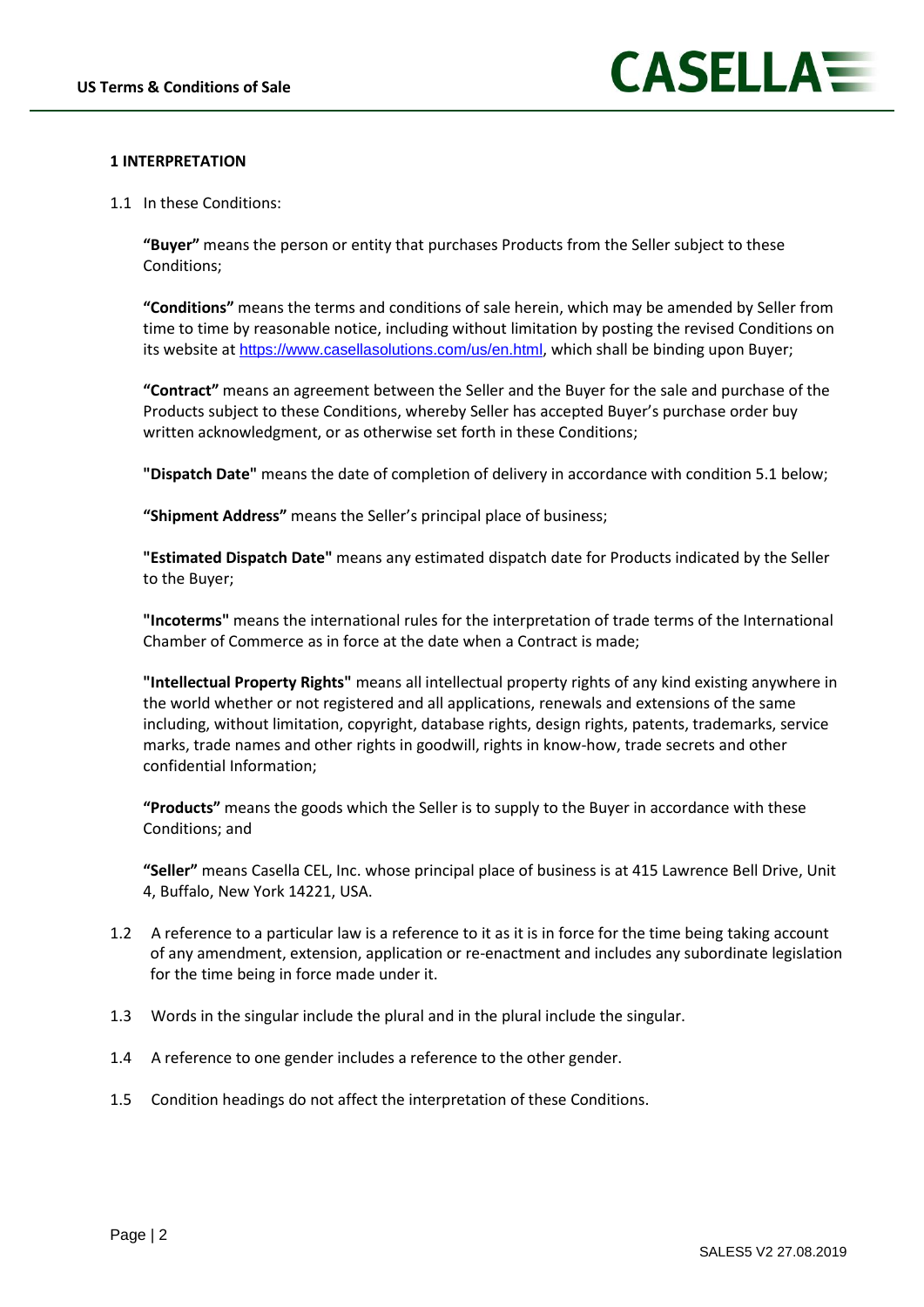

#### **2 BASIS OF SALE**

- 2.1 These Conditions apply to all Contracts to the exclusion of all other terms and conditions (including any terms or conditions which the Buyer purports to apply under document, including without limitation, any purchase order, specification or other document).
- 2.2 Each order or acceptance of a quotation for Products by the Buyer from the Seller shall be deemed to be an offer by the Buyer to buy Products subject to these Conditions.
- 2.3 No variation to these Conditions shall be binding unless made in writing and signed on behalf of both the Buyer and the Seller specifying:
	- 2.3.1 which condition is to be varied; and
	- 2.3.2 full details of such variation.
- 2.4 No order placed by the Buyer shall be deemed to be accepted by the Seller until Seller issues a written acknowledgement to Buyer or (if earlier) the Seller delivers the Products to the Shipment Address.
- 2.5 The Seller's employees or agents are not authorised to make any representations concerning the Products unless confirmed by the Seller in writing. In entering into a Contract the Buyer acknowledges that it does not rely on, and waives any claim for breach of, any such representations which are not so confirmed.
- 2.6 Any advice or recommendation given by the Seller or its employees or agents to the Buyer or its employees or agents as to the storage, application or use of the Products which is not confirmed in writing by the Seller is followed or acted upon entirely at the Buyer's own risk and accordingly the Seller shall not be liable for any such advice or recommendation which is not so confirmed.
- 2.7 Any typographical, clerical or other error or omission in any sales literature, quotation, price list, invoice or other document or information issued by the Seller shall be subject to correction without any liability on the part of the Seller.
- 2.8 All Products delivered hereunder shall be deemed accepted by Buyer (without waiving any rights under the warranty provided in Section 9) as conforming to a Contract, and Buyer shall have no right to revoke acceptance, unless written notice of nonconformity is received by the Buyer within thirty (30) days of delivery.

#### **3 SALE AND PURCHASE**

- 3.1 Prices, discounts and payment terms are those in effect at the time of written acceptance of order by the Seller.
- 3.2 No order which has been accepted by the Seller may be cancelled by the Buyer except with the written agreement of the Seller and provided that the Buyer shall indemnify the Seller in full against all loss (including loss of profit), costs (including cost of all labour and materials used), damages, charges and expenses incurred by the Seller, subject to the Seller taking all reasonable steps to mitigate any such loss.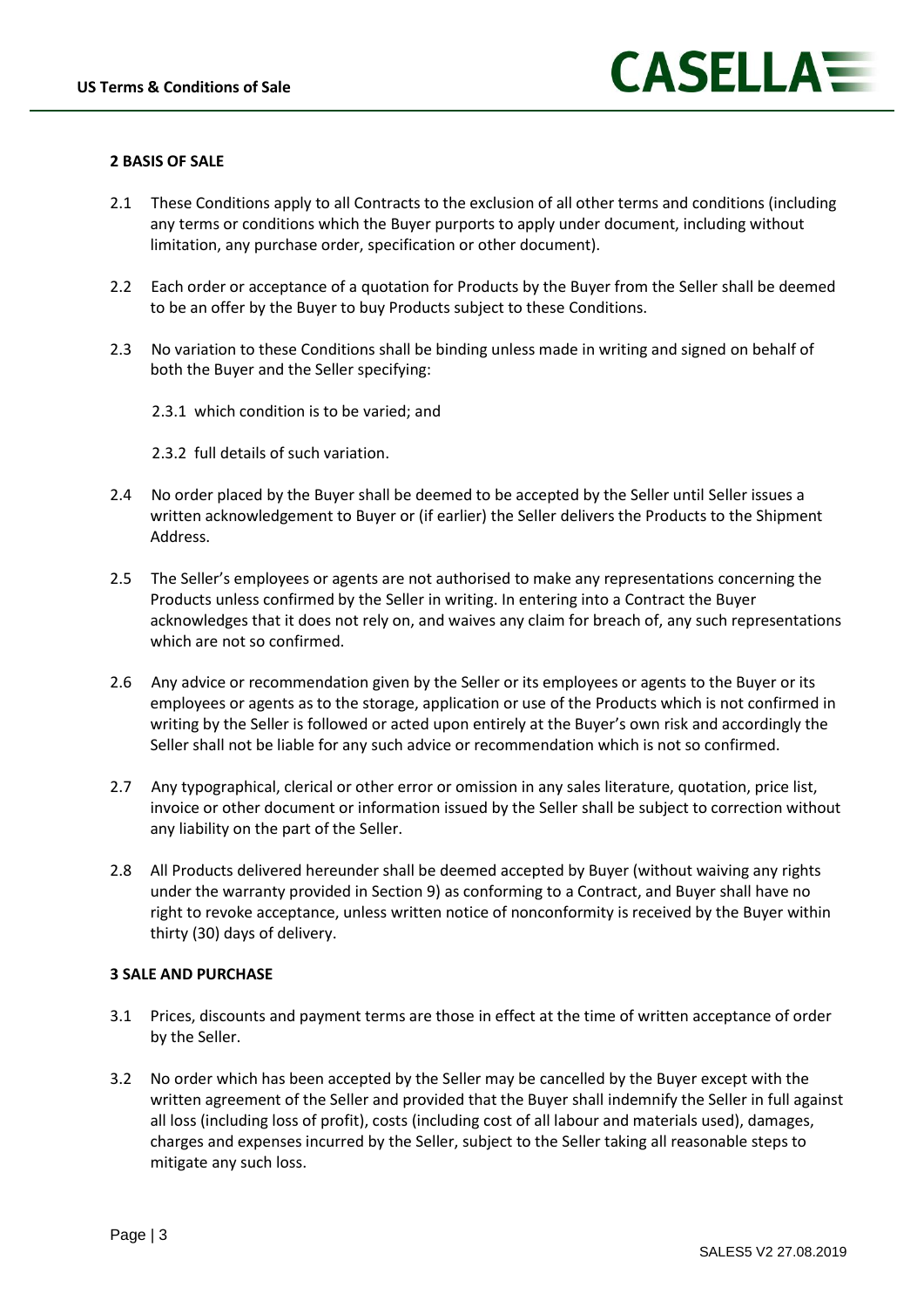3.3 The standard payment terms are that stipulated on the official quotation issued by Seller unless notified by the Seller.

#### **4 SPECIFICATION**

- 4.1 The Buyer shall ensure the accuracy of any order (including any applicable specification) submitted to the Seller.
- 4.2 If the Products are to be manufactured or any process is to be applied to the Products by the Seller in accordance with any specification given by the Buyer, the Buyer shall indemnify the Seller against all loss, damages, costs and expenses awarded against or incurred by the Seller in connection with, or paid or agreed to be paid by the Seller in settlement of, any claim for infringement of any patent, copyright, design, trade mark or other intellectual property rights of any other person which results from the Seller's use of the Buyer's specification.
- 4.3 The Seller reserves the right to make any changes in the design, construction or specifications of the Products without notice. This may include changes required conform to any applicable safety or other requirements or which do not materially affect their quality or performance.
- 4.4 The Seller also reserves the right to discontinue the manufacture and sale of any Products without prior notice.

#### **5 DELIVERY**

- 5.1 Unless the parties mutually agree on a different shipping term, Products will be shipped FOB Seller's shipping point. Delivery of the Products shall be completed when either:
	- 5.1.1 the Seller notifies the Buyer that the Products are ready for collection from the Shipment Address; or
	- 5.1.2 (if the Seller has agreed in writing to arrange (at the Buyer's expense) for the Products to be transported to such address as is nominated in writing by the Buyer) the Seller dispatches the Products to the courier for transportation.
- 5.2 Except where the Seller agrees in writing to arrange (at the Buyer's expense) for the Products to be transported to such address as is nominated in writing by the Buyer (in which case condition 5.4 shall apply), the Buyer shall collect the Products from the Seller's premises within 3 Business Days of the Dispatch Date.
- 5.3 The Seller shall endeavour to make the Products available for collection at the Shipment Address on or around the Estimated Dispatch Date but the Buyer acknowledges that this is a non-binding estimate only and time shall not be of the essence of a Contract. If no dates are so specified, the Products will be available for collection within a reasonable time.
- 5.4 If the Seller agrees in writing to arrange (at the Buyer's expense) for the Products to be transported to such address as is nominated in writing by the Buyer, the Seller shall endeavour to dispatch the Products from the Delivery Location to the courier on or around the Estimated Dispatch Date but

CASELLA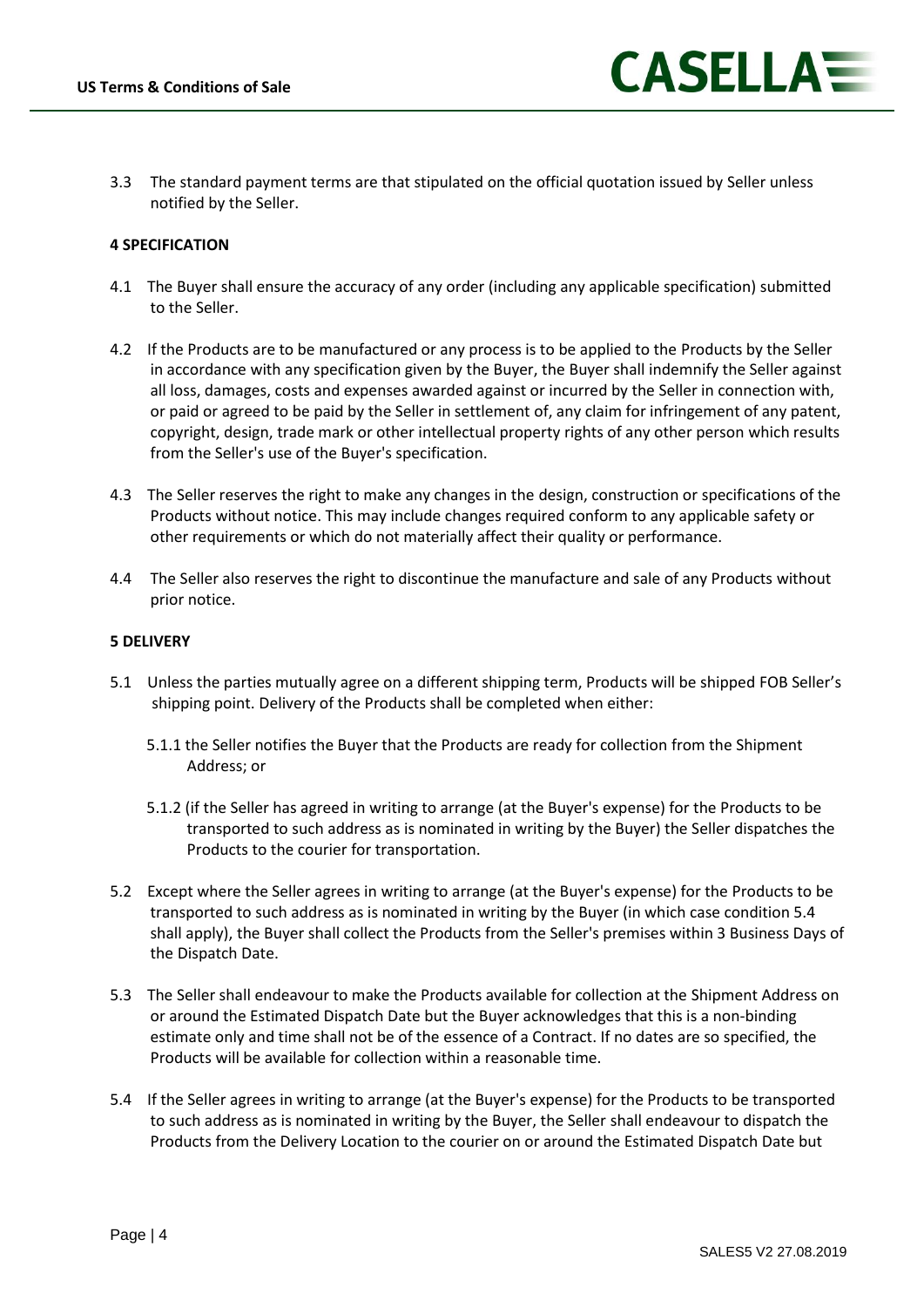

the Buyer acknowledges that this is a non-binding estimate only and time of dispatch shall not be of the essence of a Contract. If no dates are so specified, dispatch shall be within a reasonable time.

- 5.5 The Seller shall be entitled to deliver the Products to the Shipment Address in instalments in which case each installment shall be treated as an entirely separate Contract and any default or breach by the Seller in respect of any such installment shall not entitle the Buyer to cancel any other instalment or treat a Contract as a whole as repudiated.
- 5.6 The Seller shall not be liable for any direct, indirect or consequential loss (all three of which terms include, without limitation, pure economic loss, loss of profits, loss of business, depletion of goodwill and similar loss), costs, damages, charges or expenses caused directly or indirectly by any delay in the delivery of the Products (even if caused by the Seller's negligence), nor shall any delay entitle the Buyer to terminate or rescind a Contract unless such delay exceeds 180 days.
- 5.7 For orders in excess of 500 Product units, if the Seller delivers to the Shipment Address a quantity of Products up to 1% more or less than the quantity accepted by the Seller, the Buyer shall not be entitled to object to or reject the Products or any of them by reason of the surplus or shortfall.
- 5.8 The quantity of any consignment of Products as recorded by the Seller on collection by the Buyer or dispatch to the courier from the Shipment Address shall be conclusive evidence of the quantity received by the Buyer unless the Buyer can provide conclusive evidence proving the contrary.
- 5.9 The Seller shall not be liable for any non-delivery of Products by the courier (even if caused by the Seller's negligence) unless the Buyer gives notice to the Seller of the non-delivery within seven days of the date when the Products would in the ordinary course of events have been received from the courier.
- 5.10 Any liability of the Seller for non-delivery of the Products shall be limited to replacing the Products within a reasonable time or issuing a credit note at the pro rata Contract rate against any invoice raised for such Products.
- 5.11 If for any reason the Buyer fails to arrange collection of any of the Products or the Seller is unable to dispatch the Products to a courier because the Buyer has not provided appropriate instructions, documents, licences or authorisations, then, without prejudice to any other right or remedy available to the Seller:
	- 5.11.1 risk in the Products shall pass to the Buyer (including loss or damage caused by the Seller's negligence);
	- 5.11.2 the Products shall be deemed to have been delivered;
	- 5.11.3 the Seller may store the Products until actual delivery is made and charge the Buyer for the costs (including insurance) of storage;
	- 5.11.4 the Seller may sell the Products at the best price readily obtainable and (after deducting all storage and selling expenses) charge the Buyer for any shortfall below the price under a Contract; and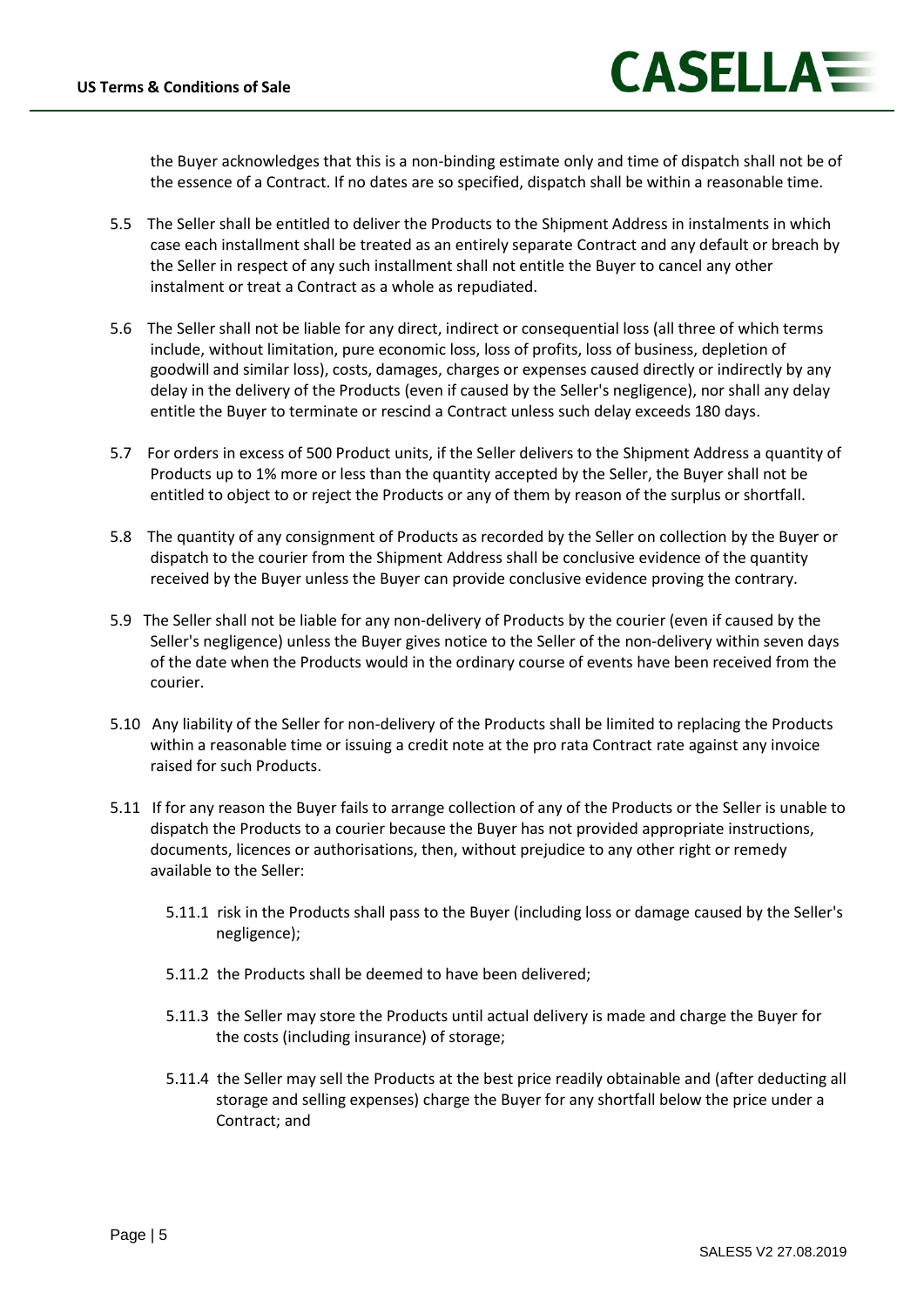

- 5.11.5 the Seller shall be entitled to charge interest (both before and after judgment) on the price payable for the Products under a Contract at 4% over the base rate from time to time from the Estimated Delivery Date to the date of actual delivery.
- 5.12 Non-Warranty Returns. The Buyer has no right to return Products without Seller's written authorization and written authorization number. Authorization numbers must be referenced on returns and unauthorized returns will not be accepted by Seller. In such event, the Seller shall either credit or refund the price paid by the Buyer in respect of such Products, excluding any original carriage cost and less a handling charge of 20% of the price paid in respect of such Products, with a minimum charge of \$30.00 per return. All costs relating to the return of Products are the Buyer's responsibility. All returned products may not be obsolete for more than one year and must be in sellable condition.

#### **6 PRICES AND PAYMENT**

- 6.1 All prices are in U.S. dollars. Unless otherwise agreed by the Seller in writing, the price of the Products shall be the price set out in the Seller's published price lists on the date of a Contract less any applicable discount at the time the order is accepted.
- 6.2 The Seller reserves the right, by giving notice to the Buyer at any time before delivery, to increase the price of the Products to reflect any increase in the cost to the Seller which is due to any factor beyond its control, any change in delivery dates, quantities or specifications for the Products which is requested by the Buyer or any delay caused by any instructions of the Buyer or failure of the Buyer to give the Seller adequate information or instructions.
- 6.3 Unless otherwise agreed by the Seller in writing, all prices exclude freight, packaging, insurance, delivery and transportation costs and such costs for each order will be added to the invoice by the Seller and payable by the Buyer.
- 6.4 The purchase price of the Products is exclusive of any applicable taxes, which the Buyer shall be additionally liable to pay to the Seller.
- 6.5 The Seller shall be entitled to invoice the Buyer for all amounts due under a Contract on or at any time after the Dispatch Date.
- 6.6 Unless otherwise agreed in writing, the Buyer shall pay all invoices in full and without any deduction or set off (whether in relation to such invoice or otherwise) by check or bank transfer within 30 (thirty) days of the date of the invoice.
- 6.7 Time for payment shall be of the essence of each Contract.
- 6.8 No payment shall be deemed to have been received until the Seller has received clear funds and all payments shall be applied to invoices and to Products listed in such invoices in the order determined in its discretion by the Seller.
- 6.9 Prior authorisation is required for payment in any currency other than the currency invoiced.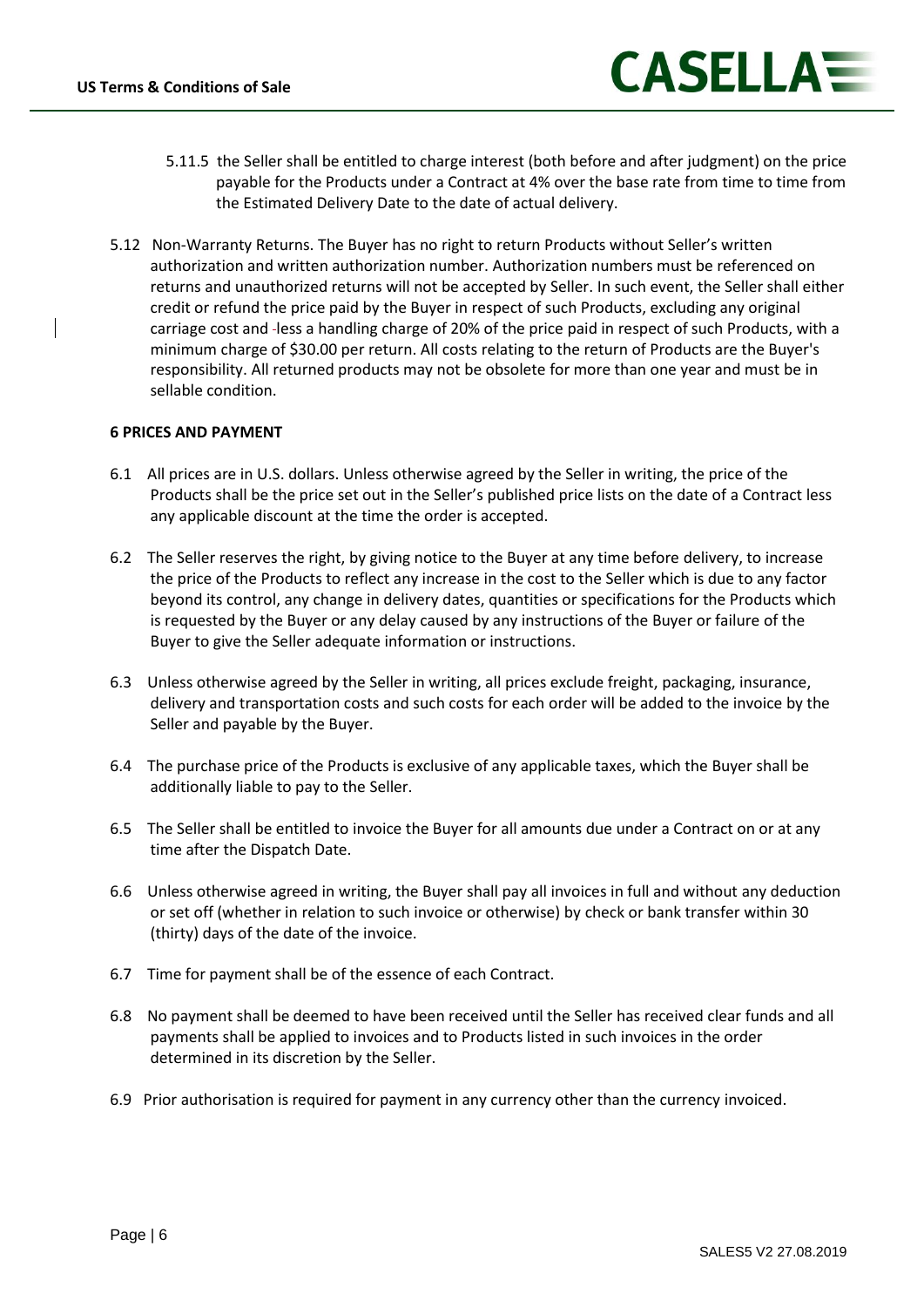

- 6.10 If full payment is not received by the Seller by the due date then without prejudice to any other remedy it may have, either at common law or under condition 12 of these Conditions, the Seller shall be entitled:
	- 6.10.1 to cancel a Contract or suspend any further deliveries of Products to the Buyer under that or any other Contract;
	- 6.10.2 to sue for the entire price of the Products; and or
	- 6.10.3 to charge interest and costs (both before and after any judgment) at the rate of 4% over the base rate from time to time on the outstanding balance; and/or
	- 6.10.4 to require the immediate return to the Seller of all goods agreed to be sold by the Seller to the Buyer in which the property has not passed to the Buyer in accordance with the provisions of condition 12 below and the Buyer hereby agrees to reimburse to the Seller upon demand for the Seller's costs or expenses in recovering such goods.

## **7 EXPORT TERMS**

7.1 Unless the context otherwise requires, any term or expression which is defined in or given a particular meaning by the provisions of Incoterms shall have the same meaning in this condition 7, but if there is any conflict between the provisions of Incoterms and this condition 7, the latter shall prevail.

7.2 The following provisions of this condition 7.2 shall (subject to any special terms agreed in writing between the Buyer and the Seller) apply notwithstanding any other provisions of these Conditions:

7.2.1 the Buyer shall be responsible for complying with any legislation or regulations governing the importation of the Products into the country of destination and for the payment of any duties on them;

7.2.2 if the Seller agrees in writing to arrange for the Products to be transported to such address as is nominated in writing by the Buyer, the Buyer shall be responsible for all costs of transportation from the Shipment Address;

7.2.3 the Buyer shall be responsible for arranging for testing and inspection of the Products at the Shipment Address before collection or dispatch from the Shipment Address; and

7.2.4 the Seller shall have no liability for any claim in respect of any defect in the Products which would be apparent on inspection and which is made after collection or dispatch, or in respect of any damage during transit.

## **8 EQUIPMENT**

8.1 The Seller may, from time to time, supply the Buyer with loan or demonstration equipment ("Equipment"). The ownership of the Equipment shall remain with the Seller but risk in the Equipment shall pass to the Buyer on delivery. The provisions of condition 13 shall apply to the Equipment.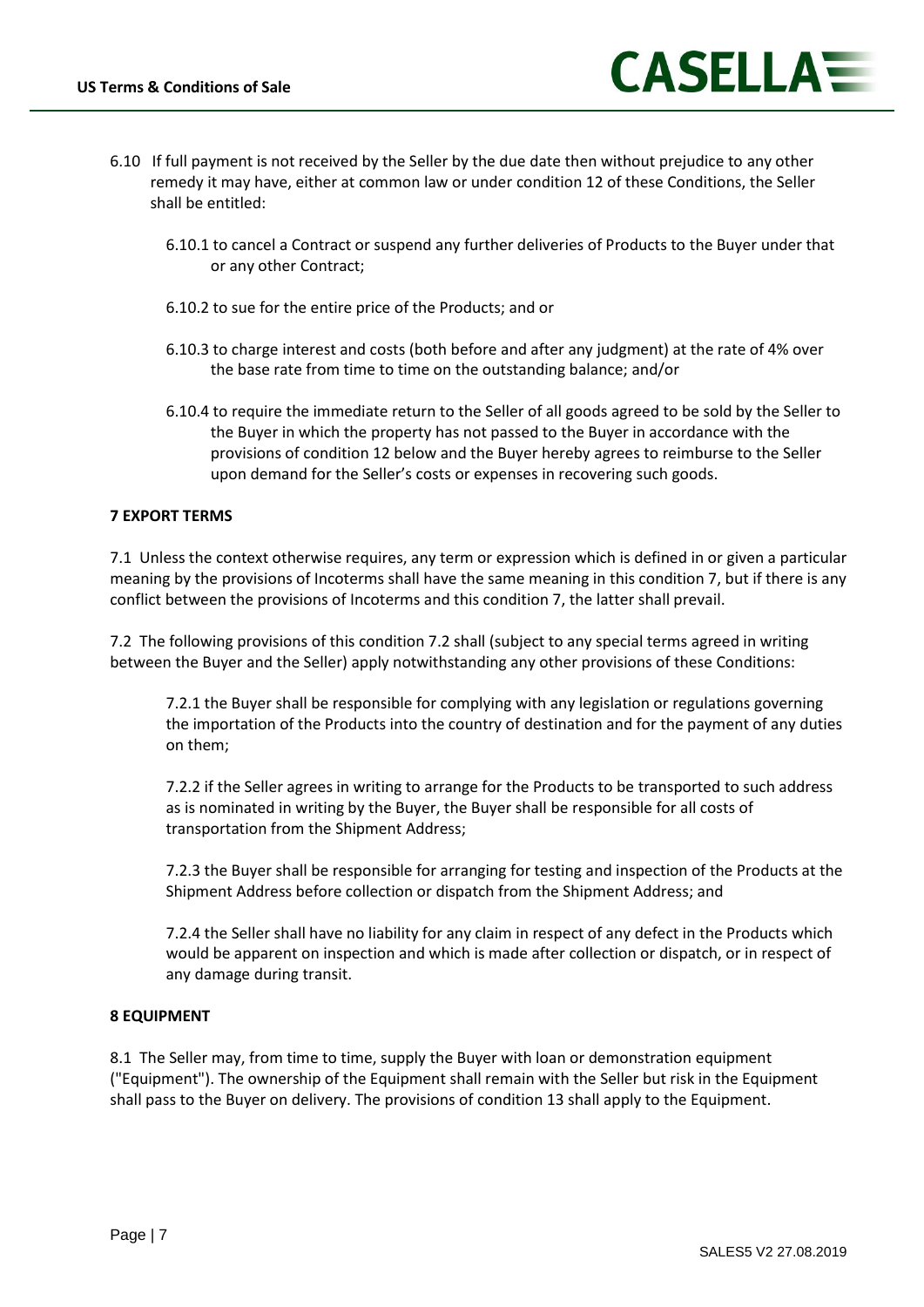

8.2 The Seller reserves the right to invoice the Buyer in accordance with the Seller's published price list from time to time for any Equipment which the Buyer fails to return to the Seller within a reasonable timescale following the request by the Seller for the return of such Equipment.

#### **9 WARRANTY**

9.1 The Seller warrants that the Products will be, upon delivery and for the period stated in condition 9.3, of satisfactory quality and be reasonably fit for any particular purpose for which the Products are being bought provided the Buyer had made known that purpose to the Seller in writing and the Seller confirmed in writing that it is reasonable for the Buyer to rely on the skill and judgement of the Seller, PROVIDED THAT:

9.1.1 the Seller shall be under no liability in respect of any defect in the Products arising from any drawing, design or specification supplied by the Buyer;

9.1.2 the Seller shall be under no liability in respect of any defect arising from fair wear and tear, willful damage or negligence by the Buyer or persons using the Products, abnormal working conditions, failure to follow the Seller's written instructions or misuse or alteration or repair of the without the Seller's approval;

9.1.3 the Seller shall be under no liability if the total price of the Products has not been paid by the due date for payment;

9.1.4 any such defect in or failure to meet any such specification by the Products shall be notified to the Seller in writing as soon as reasonably practicable after the Buyer discovers such defect or nonconformity;

9.1.5 the above warranty does not extend to parts, materials or equipment not manufactured by the Seller, in respect of which the Seller shall endeavour to transfer to the Buyer the benefit of any warranty or guarantee given by the manufacturer to the Seller; and

9.2 The Seller shall not be liable for a breach of any of the warranties in condition 9.1 unless:

9.2.1 the Buyer gives written notice of the defect to the Company within the warranty period, and, if the defect is as a result of damage in transit to the carrier, within fourteen (14) days of the time when the Buyer discovers or ought to have discovered the defect; and

9.2.2 the Seller is given a reasonable opportunity after receiving notice of examining such Products and the Buyer (if asked to do so by the Seller) returns the Products to the Seller's place of business at the buyers cost for the examination to take place.

9.3 The warranty periods are as follows unless otherwise stated by the Seller in writing:

| <b>Products manufactured</b><br>by the Seller | <b>Repairs</b> | <b>Spare Parts</b> | <b>Products manufactured</b><br>by a third party  |
|-----------------------------------------------|----------------|--------------------|---------------------------------------------------|
| 24 months on a repair<br>or replace basis     | 3 months       | 3 months           | Based on individual<br>manufacturer's<br>warranty |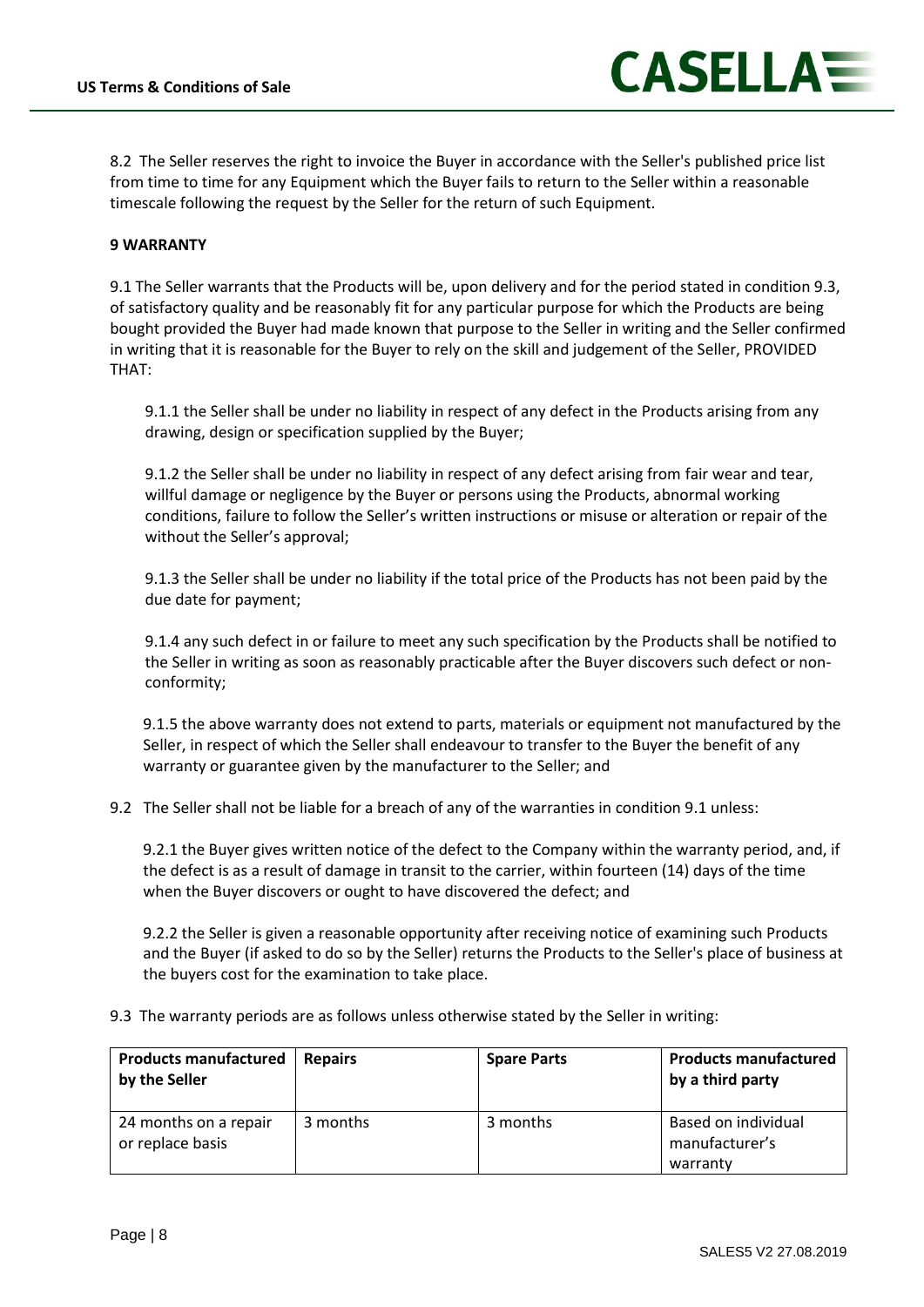

Products manufactured by the Seller also include type 1 and type 2 microphones.

9.4 Consumables, including without limitation, dry-cell and alkaline batteries, are not covered by the warranty.

9.5 Where re-chargeable batteries are part of the integral product design and that the product is shipped with batteries installed or where replacement batteries are supplied for such product (example: TUFF Pump, dBadge®); the product warranty does not apply to batteries as they are covered by a twelvemonth period assuming that the user has used the correct charger and followed the correct charging regime.

9.6 In the event of any valid claim under condition 9.1 above being made by the Buyer, the Seller shall at its sole discretion replace or repair the Products (or the defective part in question) free of charge or, at the Seller's sole discretion, provide a credit or refund to the Buyer the purchase price of the Products (or a proportionate part of the price as appropriate) provided that, if the Seller so requests, the Buyer shall at the Seller's expense, return the Products to the Seller or the part of such Product which is defective. Products need to be sent back to the place of purchase with proof of purchase.

## **10 LIMITATION OF LIABILITY**

10.1 Subject to condition 10.3, the following provisions set out Seller's entire financial liability to Buyer (including any liability for the acts or omissions of its employees, agents and sub-contractors) in respect of:

10.1.1 any breach of these conditions, including any deliberate breach of these conditions by a party, or its employees, agents or subcontractors;

10.1.2 any use made or resale by the Buyer of any of the Products, or of any product incorporating any of the Products; and

10.1.3 any representation, statement or tortious act or omission including negligence arising under or in connection with a Contract.

10.2 All warranties, conditions and other terms implied by statute or common law are, to the fullest extent permitted by law, excluded from a Contract.

10.3 Nothing in these conditions excludes or limits the liability of the Seller:

10.3.1 for death or personal injury caused by the Seller's negligence; or

10.3.2 for any Claim under condition 11; or

10.3.3 for any matter which it would be illegal for the Seller to exclude or attempt to exclude its liability; or

10.3.4 for any intentional repudiatory breach; or

10.3.5 for fraud or fraudulent misrepresentation.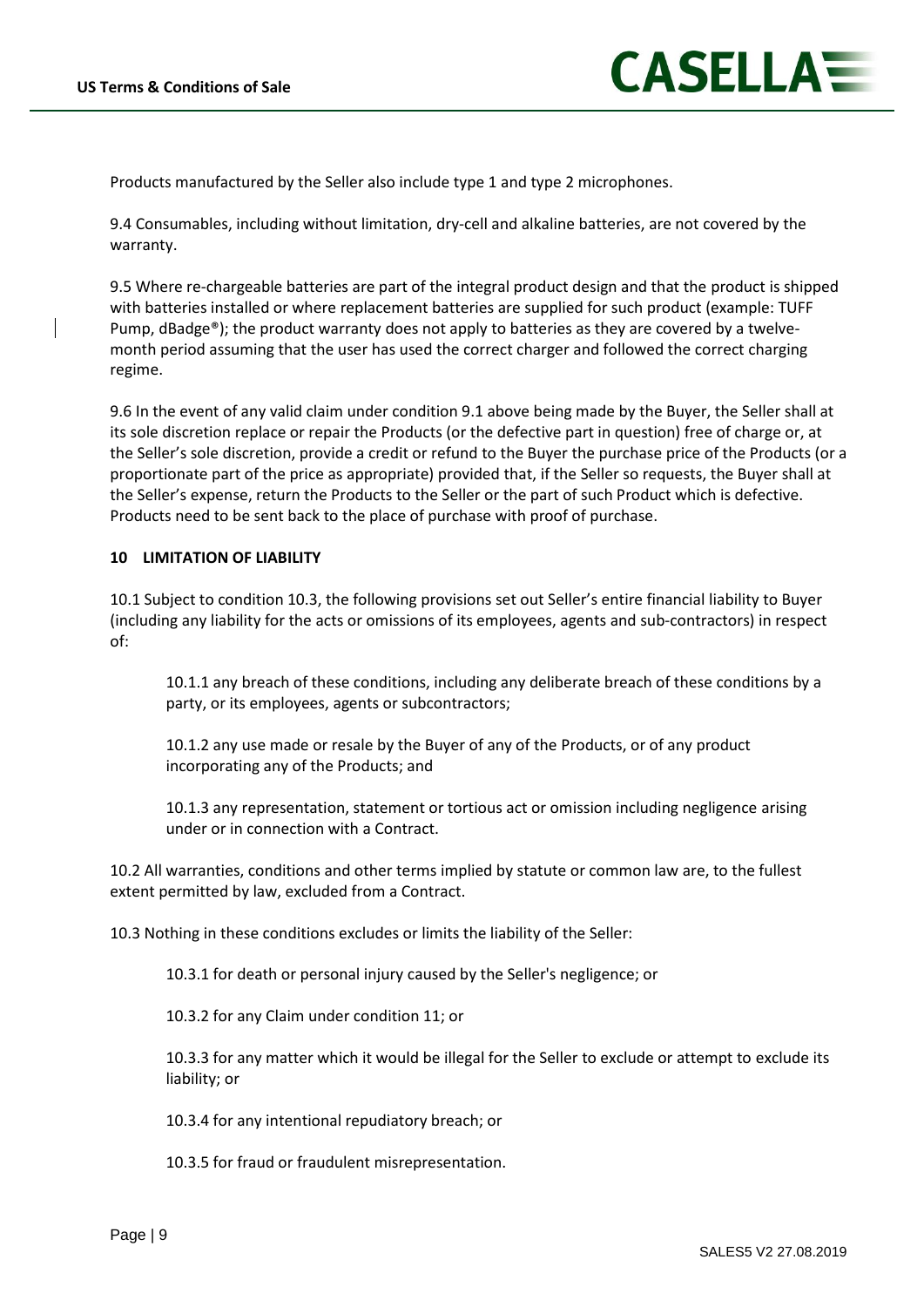10.4 Subject to condition 10.2 and condition 10.3:

10.4.1 the Seller's total liability in contract, tort (including negligence or breach of statutory duty), misrepresentation, restitution or otherwise, arising in connection with the performance or contemplated performance of a Contract shall be limited to a Contract price; and

10.4.2 the Seller shall not be liable to the Buyer for loss of profit, loss of business, or depletion of goodwill in each case whether direct, indirect or consequential, or any claims for consequential compensation whatsoever (howsoever caused) which arise out of or in connection with a Contract.

## **11 INTELLECTUAL PROPERTY RIGHTS**

11.1 Unless otherwise agreed between the parties, all Intellectual Property Rights in and to the Products belong to the Seller and/or its licensors and nothing contained herein shall be construed to sell, convey or transfer Seller's Intellectual Property Rights.

11.2 The Buyer shall not modify, adapt, develop, reverse engineer, decompile, or disassemble any Products except to the extent that it's right to do so cannot be excluded under applicable law.

11.3 Software forming part of, loaded within or associated with the Products is proprietary to the Seller and may not be copied, used or supplied to any third party without the Seller's prior written consent.

11.4 The Seller shall at its expense defend any action against the Buyer and pay all damages and costs awarded against the Buyer (except to the extent that the Buyer is entitled to recover such sums under any policy of insurance) based on a claim that any of the Products constitute an infringement of any Intellectual Property Rights or misuse any confidential information belonging to any third party (a "Claim") PROVIDED THAT:

11.4.1 the Seller shall be notified promptly in writing by the Buyer of any notice of a Claim;

11.4.2 the Seller shall have the sole control of the defence of any action on a Claim and all negotiations for settlement or compromise;

11.4.3 the Buyer shall allow its name to be used in proceedings if necessary and provide all reasonable assistance in defending any action; and

11.4.4 the Buyer shall take all steps reasonably possible to mitigate or reduce any damages and costs which may be awarded against it as a result of a Claim.

11.5 If a Claim is successful or the Seller considers that it is likely to be successful, the Seller may, at its option or as part of a settlement or compromise, modify the Products so that they are non-infringing or terminate any Contracts in so far as they apply to those Products subject to the Claim, in which latter case the Seller shall refund to the Buyer the price paid for such Products less depreciation on a straight line basis over the life of the Products as determined by the Seller.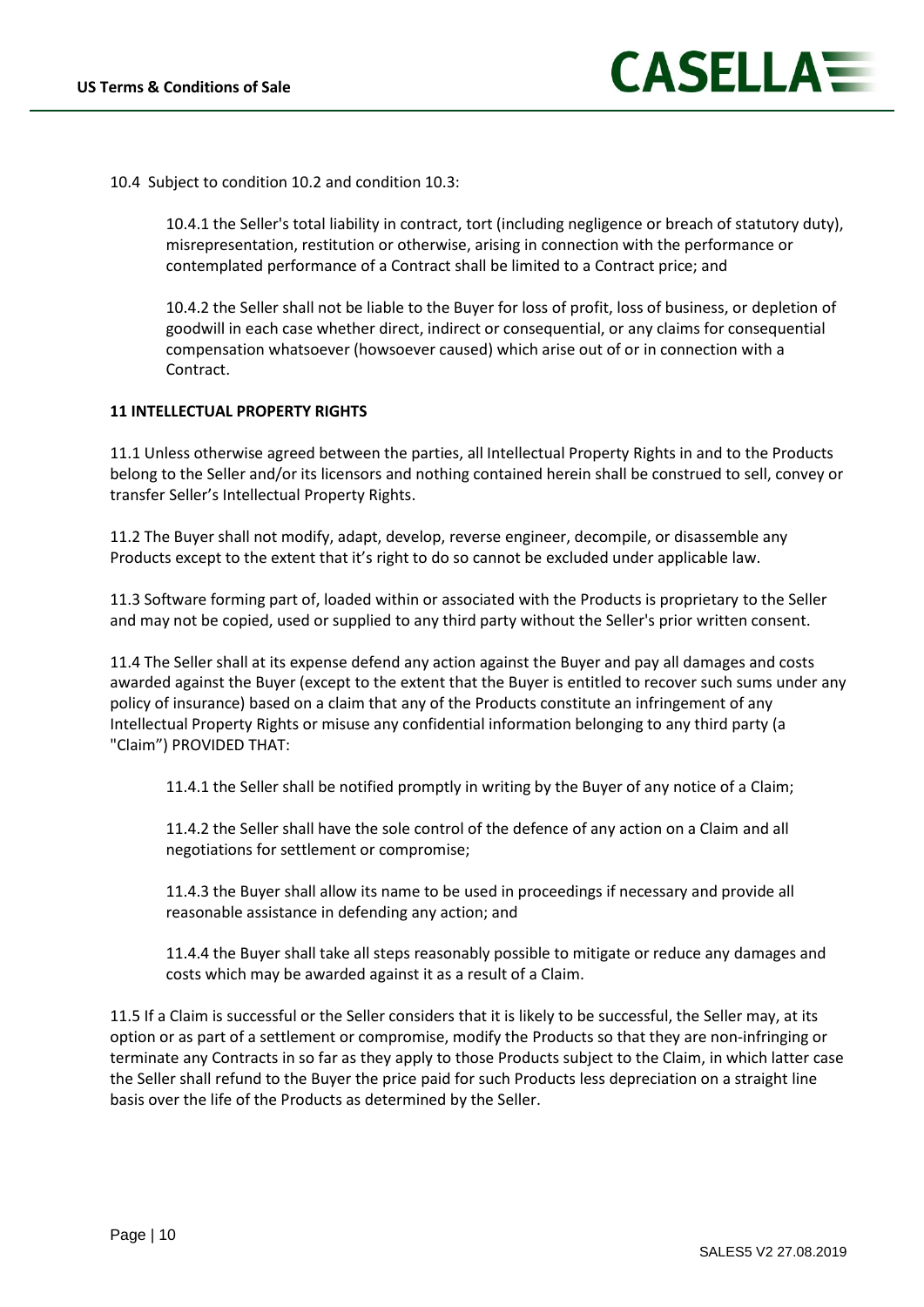

11.6 In no event shall the Seller have any liability under this condition 11 with respect to any Claim based on the use of the Products in combination with any other product or equipment not supplied by the Seller.

11.7 This condition 11 states the entire obligation and liability of the Seller with respect to infringement of Intellectual Property Rights.

## **12 RISK AND TITLE**

12.1 Risk of damage to or loss of the Products shall pass to the Buyer on delivery or deemed delivery to transportation company at shipping point, in accordance with these Conditions.

12.2 Notwithstanding delivery and the passing of risk in the Products, or any other provisions of these Conditions, the ownership of the Products shall not pass to the Buyer and shall be retained by the Seller until the Seller has received in full, in cleared funds, all sums in respect of the Products and all other sums which are or which become due from the Buyer on any account.

12.3 Until ownership of the Products has passed to the Buyer, the Buyer shall:

- 12.3.1 hold all goods owned by the Seller on a fiduciary basis as the Seller's bailee;
- 12.3.2 store them in such a way that they are clearly identifiable as the Seller's property;
- 12.3.3 maintain records of such goods, identifying them as the Seller's property; and
- 12.3.4 keep them in satisfactory condition, properly stored, protected and insured.

12.4 The Buyer shall be entitled to resell or use such goods in the ordinary course of its business before ownership has passed to it but shall account to the Seller in respect of the proceeds of sale or otherwise of such goods, whether tangible or intangible, including insurance proceeds, and shall keep all such proceeds separate from any other monies or property of the Buyer and third parties and, in the case of tangible proceeds, properly identified, stored, protected and insured.

12.5 The Buyer shall maintain records of the persons to whom it sells or disposes of such goods and of the payments made by such persons for such goods and will allow the Seller to inspect these records and the goods themselves on request. The Seller shall be entitled to trace the proceeds of sale or otherwise of such goods.

12.6 For the avoidance of doubt, the Products and all other goods supplied to the Buyer by the Seller which are in the Buyer's possession shall be presumed to belong to the Seller unless the Buyer can prove otherwise.

12.7 The Buyer's right to possession of the Products shall terminate immediately if:

12.7.1 the Seller has a right to terminate a Contract under condition 14.1 (irrespective of whether the Seller terminates a Contract); or

12.7.2 the Buyer encumbers or in any way charges any of the Products.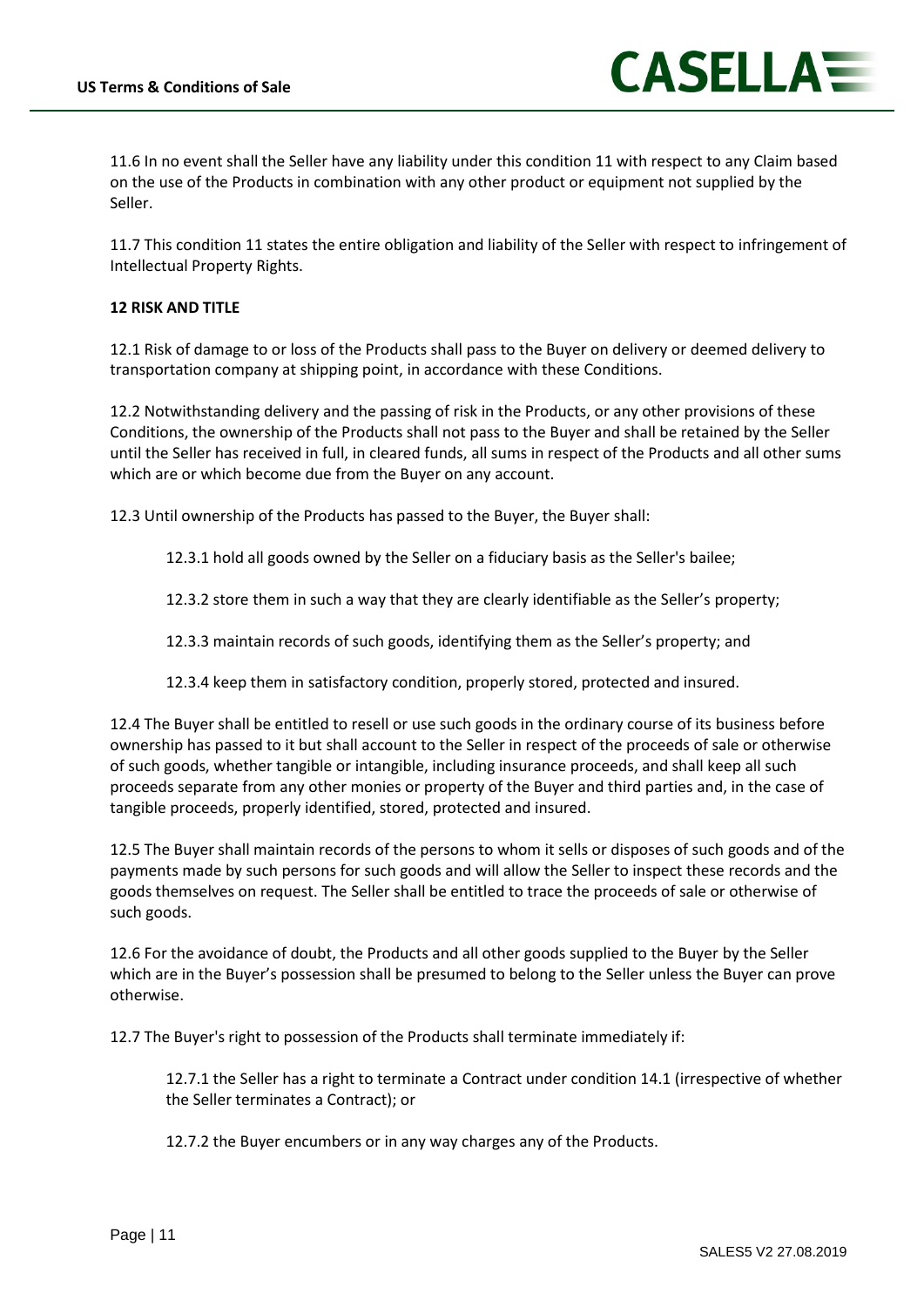

12.8 Until such time as the property in any Products owned by the Seller passes to the Buyer, the Seller shall be entitled at any time to require the Buyer to deliver up such Products to the Seller. The Buyer grants the Seller, its agents and employees an irrevocable licence at any time to enter any premises where the Products are or may be stored in order to inspect them, or, where the Buyer's right to possession has terminated, to recover them.

12.9 The Buyer shall not be entitled to pledge or in any way charge by way of security for any indebtedness any of the goods which remain the property of the Seller. But if the Buyer does so, all monies owing by the Buyer to the Seller shall (without prejudice to any other right or remedy of the Seller) forthwith become due and payable.

12.10 On termination of a Contract, howsoever caused, the Seller's (but not the Buyer's) rights contained in this condition 12 shall remain in effect.

## **13 LAWS AND REGULATIONS**

13.1 The Buyer shall comply with all laws and regulations relating to the ownership and use of the Products including health and safety requirements.

13.2 The Buyer shall obtain all necessary licenses or permits required to carry on its business and distribute Products. Buyer shall comply with all applicable laws, rules and regulations related to the sale of Products, whether such laws, rules or regulations are those in effect in the Territory or in the United States of America, including without limiting the generality of the foregoing, any import/export restrictions and regulations in force related to the sale of Products.

## **14 TERMINATION**

14.1 The Seller shall, without limiting any other right or remedy available to it, be entitled to suspend any further deliveries under and/or terminate any Contract forthwith by notice in writing to the Buyer if the Buyer:

14.1.1 commits an irremediable breach of a Contract, persistently repeats a remediable breach or commits any remediable breach and fails to remedy it within 30 days of receipt of notice of the breach requiring remedy of the same; or

14.1.2 becomes insolvent, or upon the appointment of any Receiver or Trustee to take possession of the property of the Buyer; or

14.1.3 the Buyer ceases or threatens to cease to carry on business: or if the Seller reasonably apprehends that any of such events is about to occur in relation to the Buyer and notifies the Buyer accordingly.

14.2 In the event of termination by the Seller pursuant to condition 14 above then, without prejudice to any other right or remedy available to the Seller, the Seller shall be entitled to cancel any Contracts or suspend any further deliveries under it without any liability to the Buyer and, if the Products have already been delivered but not paid for, the price shall become immediately due and payable notwithstanding any previous agreement or arrangement to the contrary and the Seller.

## **15 NOTICES**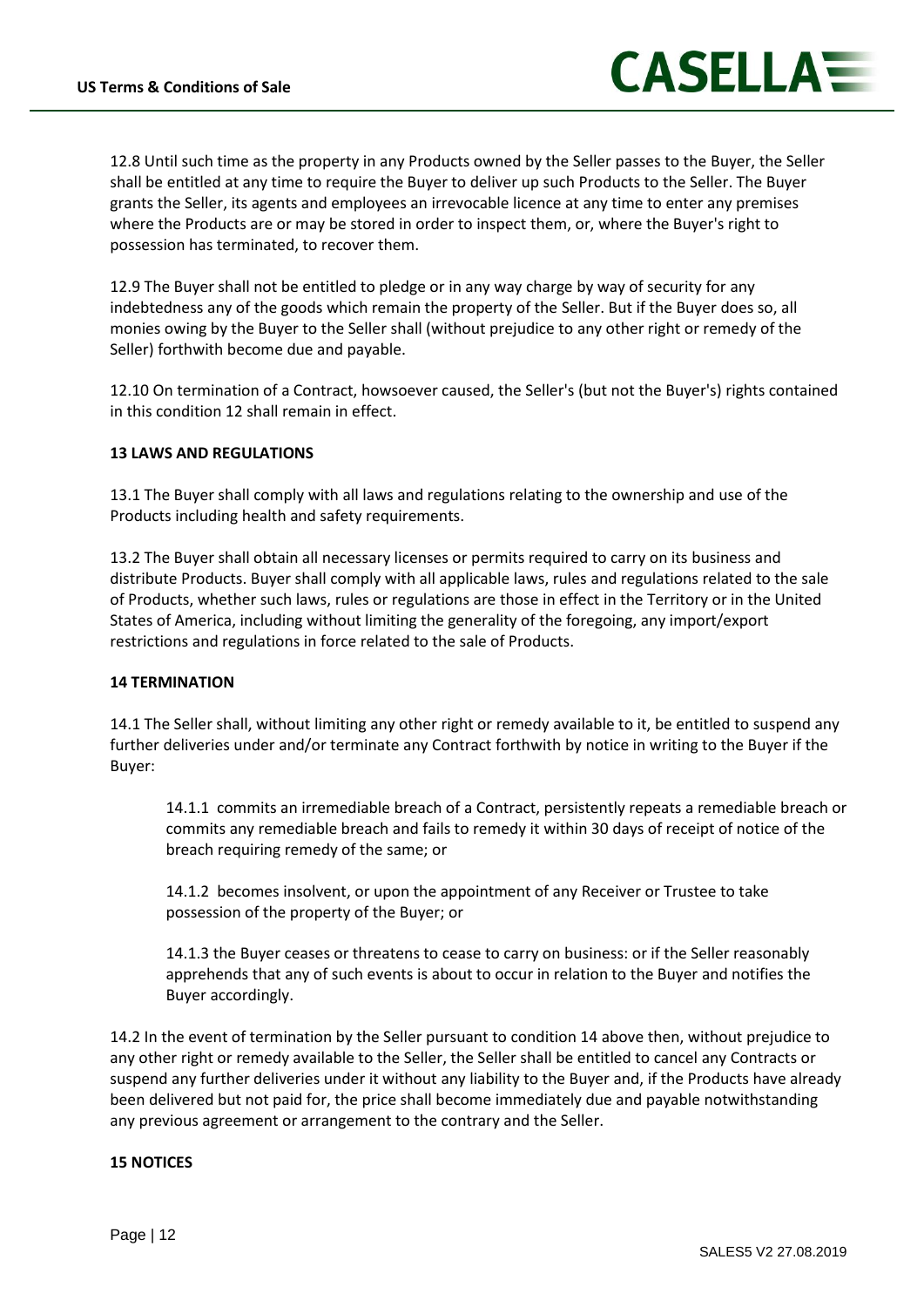

15.1 Subject to condition 15.3, any notice required to be given under any Contract, shall be in writing and shall be delivered via certified mail, courier, or sent by fax or email to the other party's address fax number or email address, as appropriate, as specified by the relevant party by notice in writing to the other party (with a confirmation copy concurrently dispatched by prepaid post or courier service).

15.2. A correctly addressed notice sent by post shall be deemed to have been received at the time when it would have been delivered in the normal course of post. A notice sent by fax or email shall be deemed to have been received at the time of transmission (as shown by the timed printout obtained by the sender).

#### **16 ASSIGNMENT**

16.1 The Seller may assign a Contract or any part of it to any person, firm or company.

16.2 Buyer may not assign, transfer, subcontract or otherwise part with its Contract rights or obligations without the Seller's prior written consent.

#### **17 FORCE MAJEURE**

17.1 The Seller reserves the right to defer the date of delivery or to cancel a Contract or reduce the volume of the Products ordered by the Buyer (without liability to the Buyer) if it is prevented from or delayed in the carrying on of its business due to circumstances beyond the reasonable control of the Seller including, without limitation, acts of God, governmental actions, war or national emergency, acts of terrorism, protests, riot, civil commotion, fire, explosion, flood, epidemic, lock-outs, strikes or other labour disputes (whether or not relating to either party's workforce), or restraints or delays affecting carriers or inability or delay in obtaining supplies of adequate or suitable materials, provided that, if the event in question continues for a continuous period in excess of 60 days, the Buyer shall be entitled to give notice in writing to the Seller to terminate any Contract.

#### **18 VARIATION**

18.1 The Seller reserves the right to revise and amend these Conditions from time to time. Each Contract will be subject to the conditions in force at the time that Products are ordered if the Seller notifies the Buyer of the change to these Conditions before confirming the order (in which case the Seller shall assume that the Buyer has accepted the change to the Conditions, unless the Buyer notifies the Seller to the contrary).

#### **19 GENERAL**

19.1 Each right or remedy of the Seller under a Contract is without prejudice to any other right or remedy of the Seller whether under a Contract or not.

19.2 If any provision of a Contract or these Conditions are found by any court of competent jurisdiction to be wholly or partly illegal, invalid, void, voidable, unenforceable or unreasonable it shall to the extent of such illegality, invalidity, voidness, voidability, unenforceability or unreasonableness be deemed severable and the remaining provisions of a Contract or these Conditions and the remainder of such provision shall continue in full force and effect.